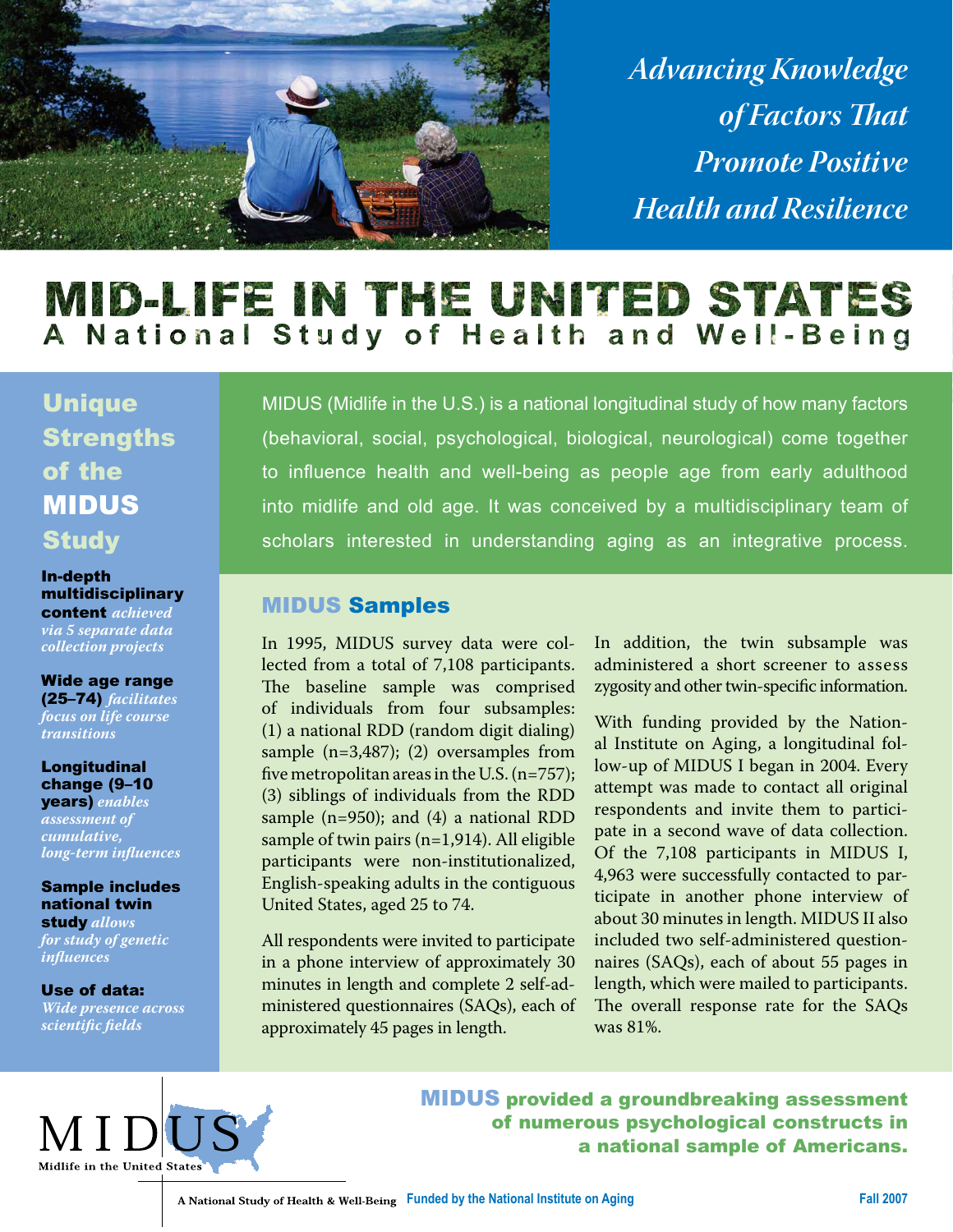# **MIDUS CONTENT**



#### FIG. 1: MIDUS I samples and follow-up (9–10 years) response rates

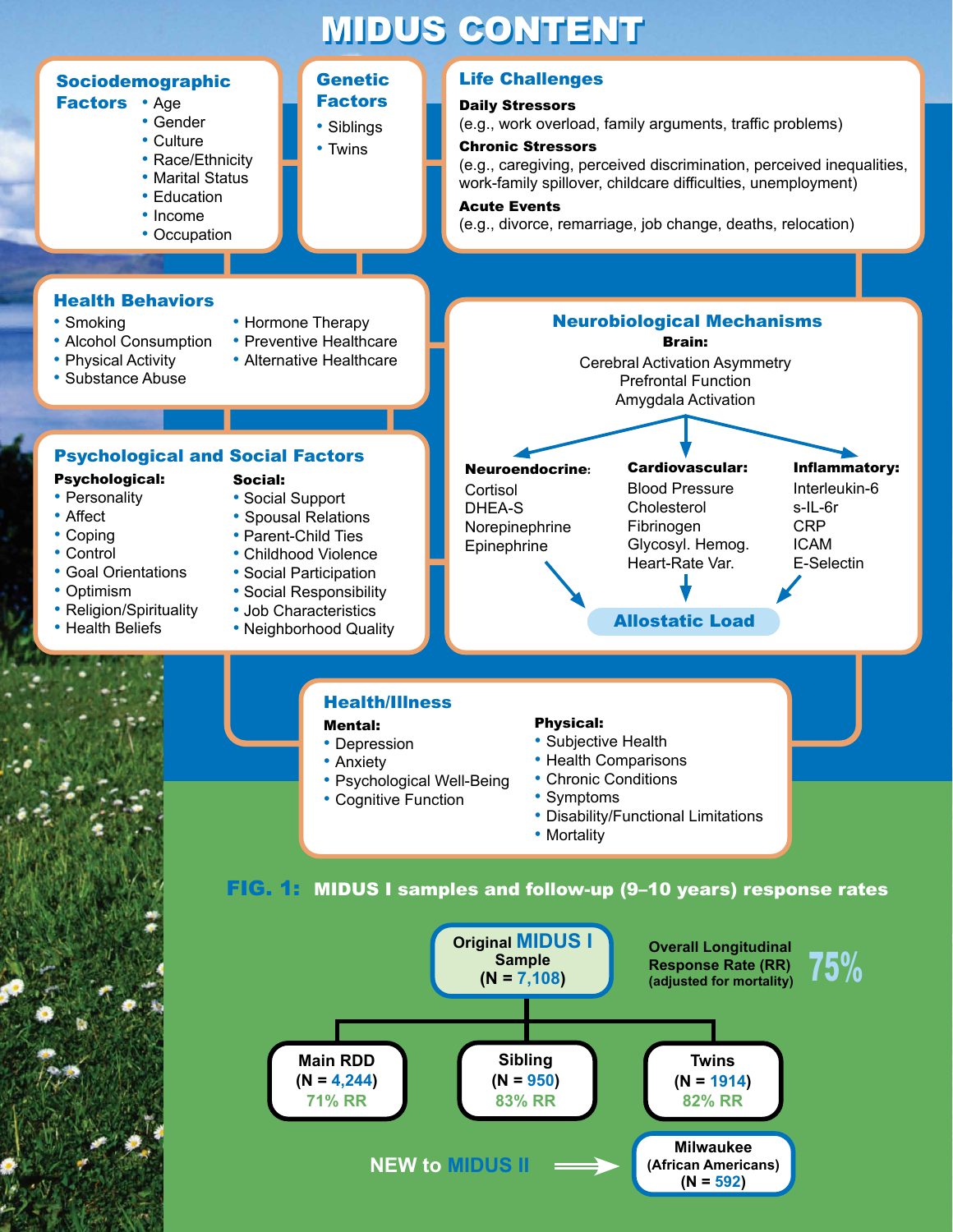# PROJECT 1 (SURVEY OF A NATIONAL SAMPLE)

Assessed a wide array of psychological constructs (e.g., personality, psychological well-being, positive and negative affect, sense of control, goal orientations) and demographic characteristics (e.g., gender, marital status, socioeconomic standing, employment status), along with extensive health measures (mental and physical).

MODE: 30-minute Phone Interview and Two 50-page Self-Administered Questionnaires

# THE MIDUS II PROJECTS

### PROJECT 2

**(Daily Diary Study)**

**8 days of daily experience obtained via phone interviews**.

(e.g., time use, physical health symptoms and substance use, work productivity, psychological distress)

**4 days of salivary cortisol**

### PROJECT 3

**(Cognitive Functioning)**

**Phone-based cognitive battery**  (e.g., episodic verbal memory, working memory, verbal ability and speed, fluid intelligence/reasoning, speed of processing, episodic verbal memory/forgetting)

**Face-to-face assessment of cognitive capacities**

#### PROJECT 4 **(Biomarkers)**

**2-Day Clinic Visit:**

**Biomarkers—**neuroendocrine, cardiovascular, immune, bone

Physical exam

Medical history

**Medications** 

Sleep assessments

**Laboratory challenge study—**heart-rate variability, blood pressure, cortisol

#### PROJECT 5 **(Neuroscience)**

#### **Affective reactivity & recovery:**

- baseline electroencephalography (EEG)
- task-related EEG
- task-related electromyography (EMG; eyeblink startle response, post auricular startle reflex, corrugator supercilli activity)
- structural MRI of neuroanatomy
- task event-related fMRI

### Educational Distribution of MIDUS Respondents



Education levels at baseline (1995/96) show that **MIDUS** respondents had slightly higher education levels, but were generally representative of the U.S. population (Current Population Survey, Oct., 1995).

*study has so far generated over 200 publications in diverse scientific fields.*